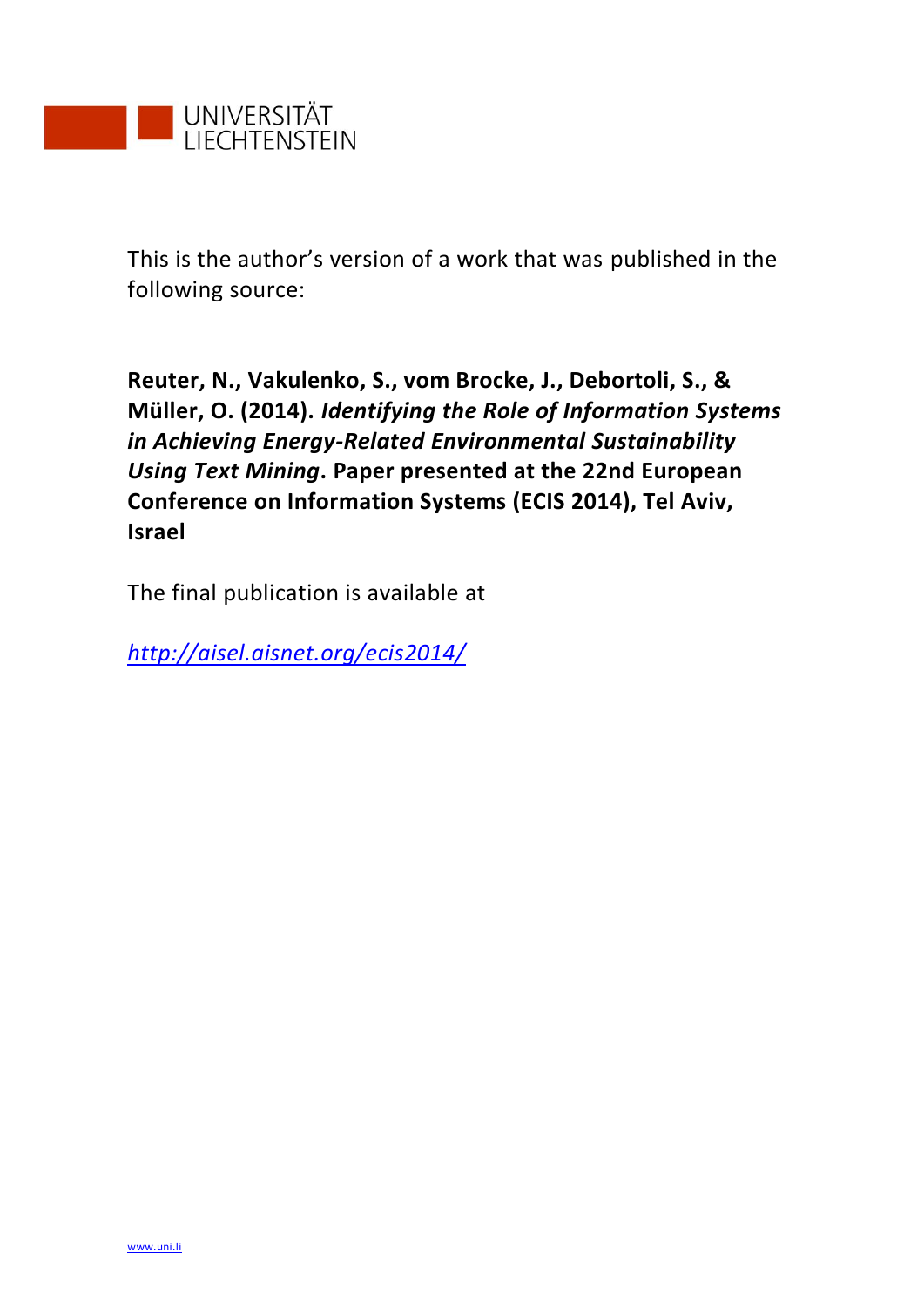# **IDENTIFYING THE ROLE OF INFORMATION SYSTEMS IN ACHIEVING ENERGY-RELATED ENVIRONMENTAL SUSTAINABILITY USING TEXT MINING**

#### *Complete Research*

- Reuter, Nadine, University of Liechtenstein, Vaduz, Principality of Liechtenstein, nadine.reuter@uni.li
- Vakulenko, Svitlana, University of Liechtenstein, Vaduz, Principality of Liechtenstein, svitlana.vakulenko@uni.li
- vom Brocke, Jan, Martin Hilti Chair of Business Process Management, University of Liechtenstein, Vaduz, Principality of Liechtenstein, jan.vom.brocke@uni.li
- Debortoli, Stefan, University of Liechtenstein, Vaduz, Principality of Liechtenstein, stefan.debortoli@uni.li

Müller, Oliver, University of Liechtenstein, Vaduz, Principality of Liechtenstein, oliver.mueller@uni.li

### **Abstract**

*Environmental sustainability is one of the most important topics of our time. Energy consumption is a significant aspect of environmental sustainability, as it is a major source of pollution. In order to determine how information systems can assist organizations in reducing energy consumption, we first identify energy-related activities of organizations by examining the content of 4,999 sustainability reports that communicate corporate activities directed toward sustainability. We use latent semantic analysis (LSA) to extract the most prominent topics discussed in these reports and the concept of affordances in order to portray the potential role of information systems in supporting these activities. We identify five such affordances: (1) balancing supply and demand with consideration of the energy price; (2) capturing, reporting, and sharing energy-related data; (3) reducing energy consumption and emissions; (4) sustainable waste management; and (5) coordination of flexible charging of electric vehicles. These affordances support energy management through information systems in practice and set a foundation for further research in the important field of energy informatics.*

*Keywords: Environmental Sustainability, Energy Informatics, Latent Semantic Analysis, Sustainability Reports.*

## 1 Introduction

Environmental sustainability is one of the most important topics of our time (Melville, 2010). Being concerned with "minimiz[ing] the negative impacts and maximiz[ing] the positive impacts of human behavior on the environment" (Elliot, 2011, p.208), environmental sustainability asks for fundamental changes in the behavior at the individual, organizational, and societal levels (Elliot, 2011). Several researchers have identified information systems as potential enablers of such sustainable practices (Elliot, 2011; Seidel et al., 2013; Melville, 2010).

Energy consumption is an important aspect of environmental sustainability, as it is a major cause of pollution (Watson et al., 2010). In particular, fossil fuels are a primary cause of global warming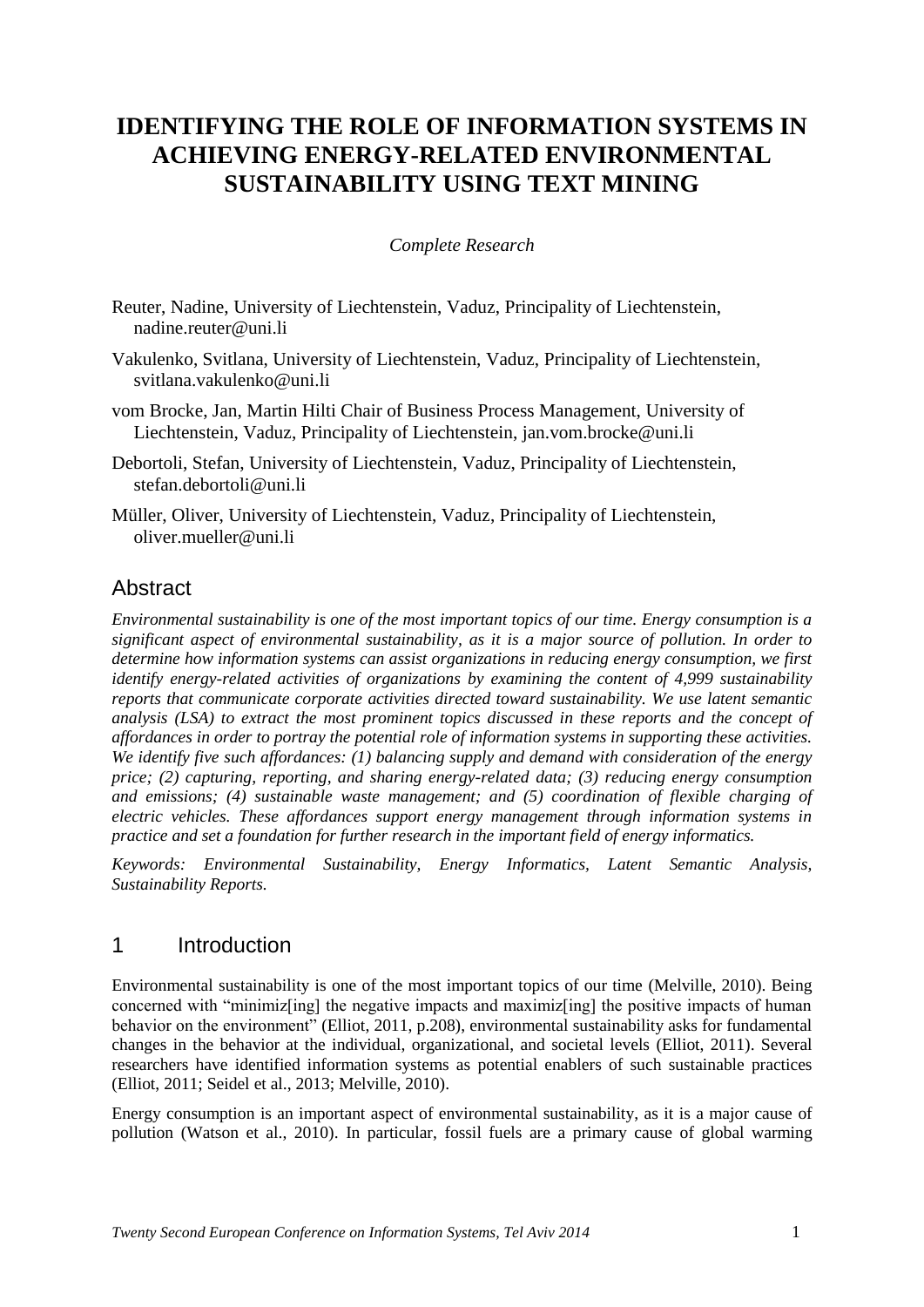(Hoffert et al., 2002), and the level of energy consumption is not likely to wane (Califf et al., 2012). We refer to environmental sustainability that focuses on the energy as energy-related environmental sustainability. Analogue to Goodland's (1995) definition of environmental sustainability, we understand energy-related environmental sustainability as the practice of using only as much energy as the environment can provide without reducing existing resources to a bigger extent than they can be reproduced and producing thereby only as much emission as the environment can absorb.

Information Systems (IS) research has reacted to this challenge with investigations in the fields of green IS and energy informatics. Green IS investigates the role of information systems in designing and implementing sustainable business processes (Melville, 2010; Watson et al., 2010), while energy informatics focuses on how to reduce energy consumption through information systems (Watson et al., 2010). A first conceptualization of the role of information systems in reducing energy consumption is the energy informatics framework (Watson et al., 2010), which shows the role of information systems as a key element of the energy supply and demand system. Later research focuses on specific aspects of the energy informatics framework, such as the adoption of smart meter technology (Wunderlich et al., 2012) or the improvement of individual energy consumption behavior through social competitions (Yim, 2011) and social normative feedback (Loock et al., 2011). While Watson et al. (2010) focus on a global perspective and Wunderlich et al. (2012), Yim (2011), and Loock et al. (2011) focus on the individual level, organizations have a substantial influence on the ecosystem as well (Elliot, 2011). Therefore, in order to determine how information systems can help to reduce energy consumption, we focus on the organizational level. To do so, we must first answer the question:

#### *What are the most prominent energy-related environmental sustainability topics for organizations?*

In answering this question, we conduct a content analysis on sustainability reports, which organizations use to communicate their sustainability activities (Bradford et al., 2012). In particular, we use latent semantic analysis (LSA), a quantitative content analysis technique (Dumais et al., 1988; Landauer et al., 1998) to identify major topics and keywords in the context of energy.

Based on the results of the LSA, we discuss the potential role information system can play in supporting organizations' energy-related activities. To do so, we build upon the concept of affordances (Markus and Silver, 2008) as a theoretical lens, focusing on the actions that information systems should enable.

Our study makes three primary contributions:

(1) We identify the most prominent topics of energy-related sustainability in organizations.

(2) We propose how information system can enable activities in these areas.

(3) We show the applicability of text-mining techniques, in particular for the exploration and analysis of organizational reports, for the purpose of IS research.

We proceed as follows. First we present the related research on energy informatics and the concept of affordances, followed by a description of our method. Then we present the results of our analysis. Finally, we discuss these results and conclude the paper with suggestions for further research.

## 2 Related Research

### **2.1 Energy Informatics**

Energy informatics, a sub-field of IS, was first established by Watson et al. (2010), whose core idea is that energy  $+$  information  $=$  less energy. Therefore, energy informatics "is concerned with analyzing, designing, and implementing systems to increase the efficiency of energy demand and supply systems" (Watson et al., 2010, p.24). These authors, who focus on the use of information systems in reducing energy consumption, develop an energy informatics framework, the key element of which is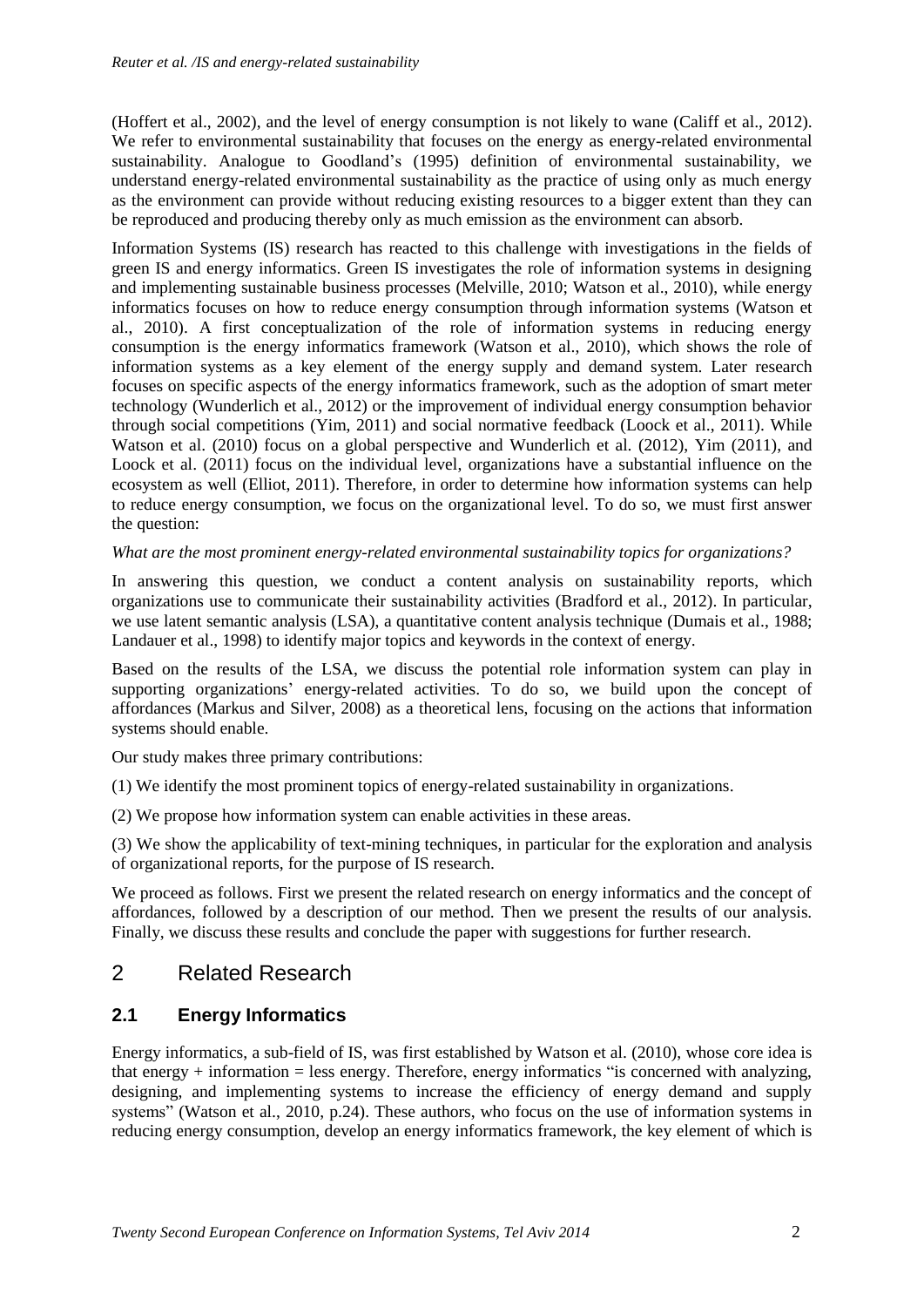an information system that shows the relationship between the demand side and the supply side. The major components of the integrated system are flow networks, sensor networks, and sensitized objects. Flow networks are "a set of connected transport components that support [...] the movement of continuous matter (e.g., electricity, oil, air, and water) or discrete objects (e.g., cars, packages, containers, and people)" (Watson et al., 2010, p.26). These flow networks are optimized by data provided by sensor networks, which report "the status of a physical item or environmental condition" (Watson et al., 2010, p.26). Sensitized objects, on the other hand, are physical goods that report their own use. These three components are managed by information systems and are used by key stakeholders of the energy system: suppliers, customers, and governments. Watson et al. (2010, p.27) define suppliers as those who "provide energy (e.g., natural gas) or services that consume energy (e.g., air conditioning)," while consumers are the ones who consume energy and "bear the ultimate cost of all energy consumption." While suppliers and consumers are mainly focused on their own interests, governments have to focus on society's long-term interests through such means as regulations and additional costs for poor environmental behavior (Watson et al., 2010).

Research in the field of energy informatics has focused on particular aspects of the energy informatics framework, primarily power supply, smart grids, and power consumption (Kossahl et al., 2012). Research on power supply has developed tools to help organizations cope with the price volatility that is due to fluctuating supply and demand. For instance, a demand-side management tool could help to adjust demand based on the current energy price (Feuerriegel et al., 2012), while a market for consumption rights could promote shifting demand from peak demand times to times with lower demand (Watson et al., 2013). Smart grids are electricity-distribution networks that manage the supply of and demand for electricity" (Niesten, 2010), and smart metering technology provides information about current processes, energy consumptions, and available energy in the grid (Wunderlich et al., 2012). Adoption of these technologies is an important topic for IS (Wunderlich et al., 2012). However, the adoption of these technologies is of in jeopardy because of data-security concerns (Strüker and Kerschbaum, 2012). Encryption is a possible solution for this issue, but since the retailer must still decrypt the data in order to use it, perfect data privacy cannot yet be ensured (Strüker and Kerschbaum, 2012).

Data gathered by smart meters can be used to improve individuals' energy consumption. Research on changes in individuals' energy consumption behavior reveals that goal-setting (Loock et al., 2013), insights into the personal consumption data, guidelines on how to improve the consumption behavior, and incentives lead to energy savings (Graml et al., 2011). Social competitions (Yim, 2011) and social normative feedback (Loock et al., 2011) may also motivate individuals to reduce their energy consumption. On the organizational level, the focus lies on green information technology (IT). Green IT considers the whole lifecycle of IT products and tries to design them in an environmentally friendly way. Such designs include energy-efficient operation of IT resources themselves (Molla et al., 2009), such as through grid technologies (Vykoukal, 2010) and solutions to handle scheduling problems in data centers (Brandt and Bodenstein, 2012).

### **2.2 The Concept of Affordances**

The concept of affordances, which originates in ecological psychology, was developed by Gibson (1986) to describe relationships between animals and the environment. According to Gibson (1986), objects' affordances (the tasks they facilitate), not their qualities (e.g., color, size), are perceived when they are observed. In comparison to physical properties, which are universal and can be measured objectively, affordances can be measured only in relation to who or what is perceiving that affordance and the environment in which it exists (Gibson, 1986). For example, a human may perceive bark as an affordance for making a canoe, while a deer would perceive bark as a source of nourishment—and neither one would necessarily perceive bark as brown.

Affordances in IS have been suggested to replace the concept of structural features (Markus and Silver, 2008), which are the rules and resources incorporated into the IT system and offered to the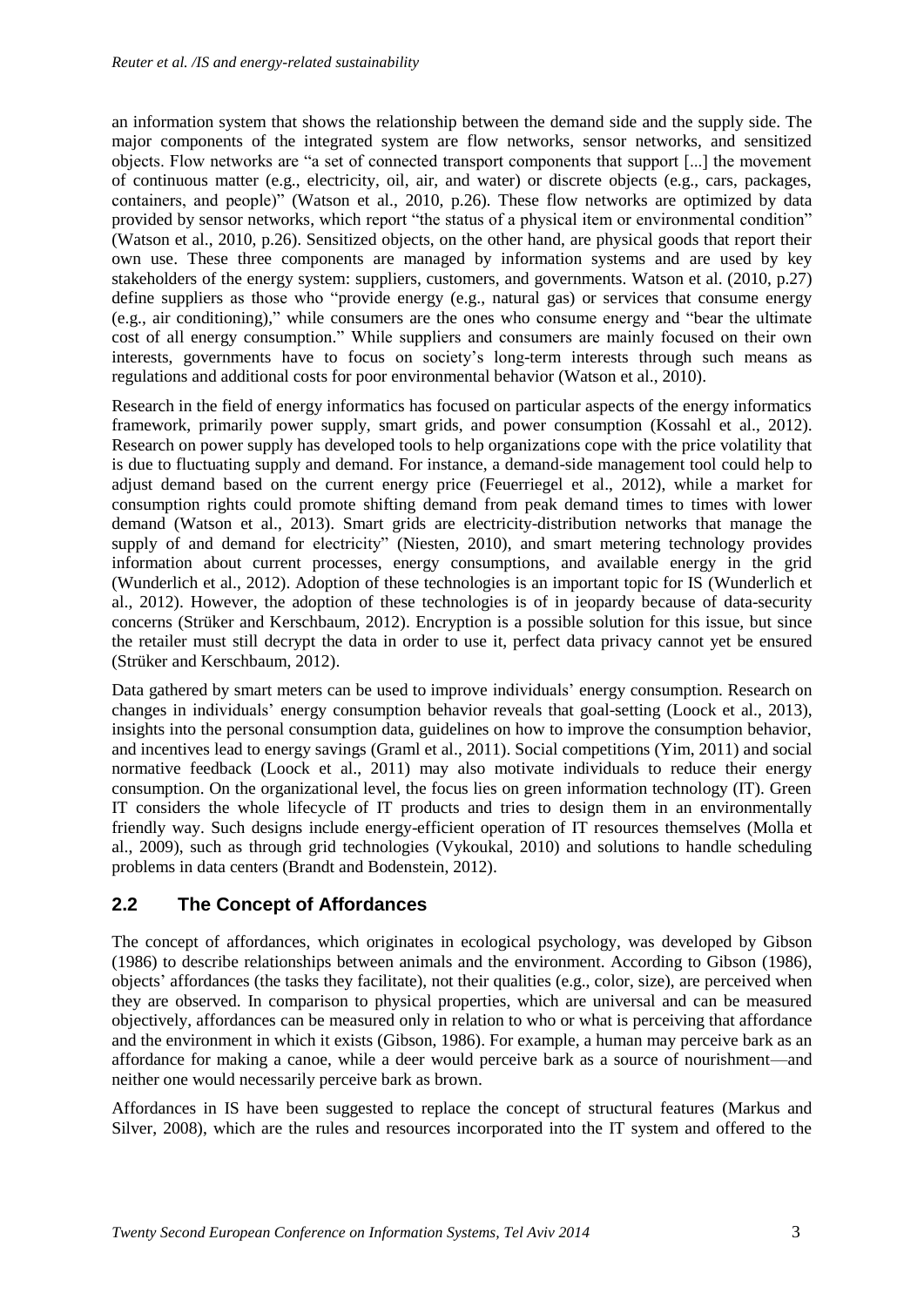user (DeSanctis and Poole, 1994). Functional affordances differ from structural features since they are not perceived as a part of the properties of the technology but as a relationship between the technology (the technical object) and the specified user group. Similar to structural features, functional affordances represent the social structures that may be connected to the IT artifact (Markus and Silver, 2008). Therefore, the concept of affordances avoids a deterministic view of the use of IT (Strong et al., 2009).

The concept of affordances can be also used to explain the imbrication of human and material agencies. The material properties of technologies are interpreted differently and afford different action possibilities based on the context in which they are used (Leonardi, 2011). Therefore, previous research tends to start with IT artefacts and examine the action possibilities that emerge in relationship to certain user groups. For instance, Leonardi (2011) gives an empirical illustration of imbrication by investigating the activities that occur around a computer simulation technology, and Seidel et al. (2013) examine the functional affordances that information systems create in the context of environmental sustainability transformations.

Gibson's (1986) work was also adopted by the human-computer interaction (HCI) community, where Norman (1999) distinguishes between real and perceived affordances. In the case of computers, the real affordances are usually built in (e.g., the component parts of a computer system like the keyboard and screen) to afford pointing, touching, and so on. Designers can change the perceived affordances by, for instance, changing the elements on the screen that advertise the underlying action possibilities (Norman, 1999).

In our research we aim to identify affordances that are important in a particular context of use. Based on the identified affordances, future research can determine which material properties are required to support these affordances. In taking this approach we partially follow Norman (1999), as we accept that designers can create affordances strategically (Leonardi, 2011).

## 3 Method

In order to determine the most prominent energy-related topics in organizations, we take a quantitative approach by performing a content analysis of sustainability reports. We apply a semiautomated method in order to take advantage of the extensive amount of publicly available data. The heterogeneous, unstructured nature of the data requires the use of text-mining techniques (Hotho et al., 2005). Using exploratory statistical analysis of textual data, we aim to identify the common topics in the documents. We employ LSA, which is widely used in text analytics, for topic modelling (Landauer et al., 1998; Dumais et al., 1988; Landauer et al., 2004).

LSA is a statistical technique first proposed for the task of information retrieval (Dumais et al., 1988). In IS research, it was repeatedly applied for content analysis of large document collections, such as, academic publications (e.g., Larsen et al. 2008; Sidorova et al. 2008), social media posts (e.g., Evangelopoulos & Visinescu, 2012), job advertisements (Müller et al. , n.d.), and vendor case studies (Herbst et al., 2014). LSA is a quantitative method for analyzing textual data that exploits latent (not directly observed) dependencies between the words and their contexts (Nakov, 2000). More specifically, LSA is based on the Vector Space Model (Salton et al., 1975), where each document is represented as a vector with values corresponding to the frequencies of terms in the document, resulting in a term-document matrix. The core of LSA is Singular Value Decomposition (SVD) (Landauer et al., 1998; Berry et al., 1995), which splits the term-document matrix into factors that can be interpreted as topics identified in the underlying document collection.

The detailed steps we conducted in our study are (1) data collection, (2) data pre-processing, and (3) analysis (LSA).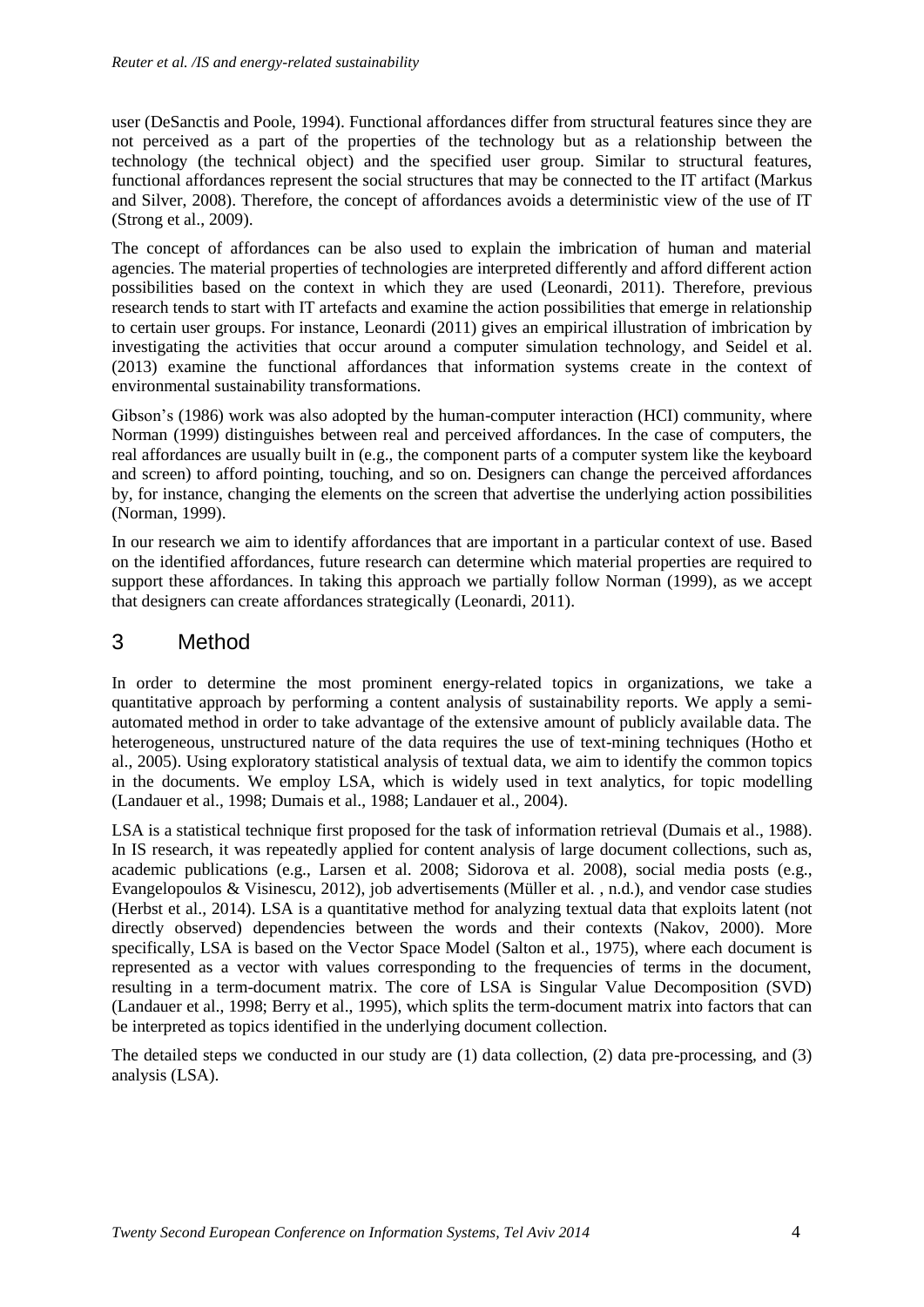## **3.1 Data Collection**

We chose corporate sustainability reports as a source through which to explore the most prominent energy-related topics in companies, as they reveal companies' sustainability-related activities (Bradford et al., 2012). A centralized repository of sustainability reports is maintained by the Global Reporting Initiative (GRI), a leading organization in the sustainability field, which promotes organizations' use of the Sustainability Reporting Framework (GRI, 2013b). Organizations can register their sustainability reports with GRI, which checks their application of the Sustainability Reporting Framework before publishing the reports in the GRI database (GRI, 2013a).

We collected 7,535 sustainability reports published between 1999 and 2013 for our study. We retrieved the PDF documents from the GRI website<sup>1</sup> using a custom automated crawler.

#### **3.2 Pre-processing**

We converted the collected PDF documents into plain text, which extracts the textual data and omits the formatting and graphical data, in order to perform automated text analytics.

The majority of the reports are written in English; to avoid translation errors, we decided to focus on the English-language documents only, which reduced the number of reports in our collection to 4,999 English-language reports.

In order to extract the information about energy-related topics that is relevant to our study, we split the original documents into pages and took only those that contained the term "energy." This simple heuristic reduced significantly the amount of textual data to be processed, since a sustainability report usually consists of 60 - 100 pages. With this approach we filtered out the irrelevant parts of the reports, such as parts that were concerned with the economic or social aspects of sustainability. From now on we use the term "document" in relation to the energy-related pages, not the original sustainability reports.

The resulting textual documents were tokenized (split into tokens, which include words and special symbols, such as punctuation), all the characters were brought into lower-case, and the words were lemmatized to reduce the words into their base forms (plural to singular for nouns, verbs to the simple present tense) (Jivani, 2011). We chose the lemmatizing approach over stemming (Porter, 1980), as it provides a smoother way to deal with lexical heterogeneity while retaining the meaning of the original word. Stems are often more difficult to relate to the original concepts, so they are more difficult to interpret (Evangelopoulos et al., 2010). For example, "products" and "production" are both reduced to "product" with stemming, while lemmatization separates the meanings into "product" and "production".

Even after extracting energy-related pages and eliminating standard stopwords (i.e., general-purpose words like articles, pronouns, and conjunctions), the number of terms was overwhelming, so we constructed a term-document matrix by counting the frequencies of the tokens (unigrams) and twoword combinations (bigrams) for each document separately. After filtering out the terms that appeared in less than 1 percent of the documents, we obtained a list of 3,815 terms. Two of this paper's authors then selected the energy-related terms independently from each other, compared and discussed the results, and compiled the final go-list. The degree of agreement between the independent researchers was 79.2 percent, which is a substantial strength of agreement, according to Landis and Koch-Kappa's Benchmark Scale (Landis and Koch, 1977). The go-list, which consists of 722 energy-related terms, frames the scope of our analysis, as only these terms are considered in the further analysis. The go-list

-

<sup>1</sup> <http://database.globalreporting.org/search> (accessed in September 2013)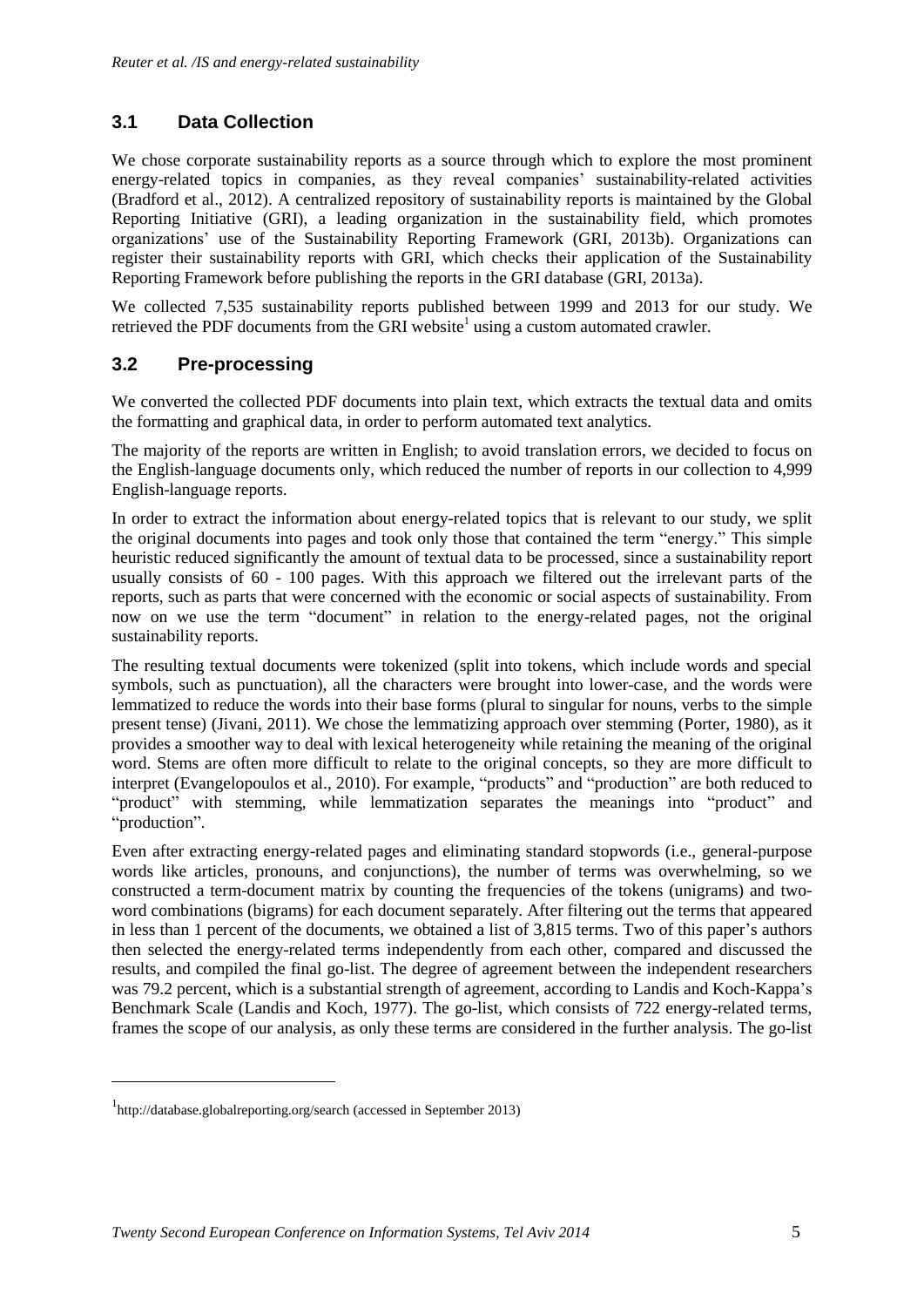includes unigrams and bigrams that are related to energy consumption, energy sources, waste emission, climate change, recycling, governmental policies, and regulation.

## **3.3 Latent Semantic Analysis (LSA)**

The basis for LSA is a term-document matrix that is constructed using the go-list and that contains the term frequencies for each term-document pair. The term frequency-inverse document frequency (TF-IDF) weighting function is applied to the term-document matrix to normalize term frequencies (Evangelopoulos et al., 2010) by de-emphasizing the role of terms that simply appear frequently and highlighting the terms that are particularly relevant to a specific document.

Next, we performed Singular Value Decomposition (SVD) on this weighted term-document matrix. SVD requires the number of LSA factors to be predefined (Deerwester, Dumais, Furnas et al. 1990). As there is no single methodology on the choice of dimensionality (the number of factors) and LSA performance evaluation established, researchers have been encouraged to experiment with different numbers of dimensions and to apply their domain knowledge when choosing an appropriate LSA model (Evangelopoulos et al., 2010). We chose ten- and fifty-factor LSA models for our analysis in order to obtain a top-level overview of the common topics while also gaining additional insights by observing how the factors are further subdivided.

The results of the SVD are two matrices with equal numbers of columns that represent factors. One of the matrices contains term-loadings for each of the factors, representing the values that reflect the relationship of each of the terms to each of the factors. The second matrix contains document loadings, which are the values that reflect the relationship of the factors to the underlying documents. In order to obtain interpretable dimensions, we followed the recommendation of Evangelopoulos et al. (2010) to apply varimax rotation to the matrices. Varimax rotation (Kaiser, 1958) is used in factor and principal component analysis to recompute the values in a matrix in order to maximize the sum of the variance. This transformation makes the factors more distinct and uncorrelated (orthogonal) and, therefore, easier to interpret.

The higher a value in the loading matrix is, the more relevant the factor is for the respective term or document. We identified high-loading documents and terms using the threshold selection method (Evangelopoulos et al., 2010; Sidorova et al., 2008), based on the assumption that each documentterm pairing loads on one dimension on average. The top-n largest values are considered highloading, and these are the only factors considered in the rest of the analysis.

Two of the authors independently analyzed, interpreted, and labelled the resulting factors. Then the outcomes were compared and discussed, resulting in the interpretations and findings reported in the next sections.

## 4 Results

We chose a ten-factor analysis since it provides us with a good overview of the most relevant topics for organizations. Table 1 shows the describing label and the most high-loading terms for each factor. The first factor (V1), environmental management, which has the highest loading, explains most of the variance in our data. The highest-loading factor usually contains the most common terms in the collection (Hu et al., 2003). In our case, the highest-loading factor includes such terms as "development", "product", and "policy", which are not particularly useful for our purposes as it is rather a background topic.

Among the remaining nine factors in this analysis, three are dedicated to the area of energy generation: the renewable energy sources (V2) of wind, solar, and water; nuclear energy (V8); and the non-renewable energy sources (V10) of oil, gas, and coal.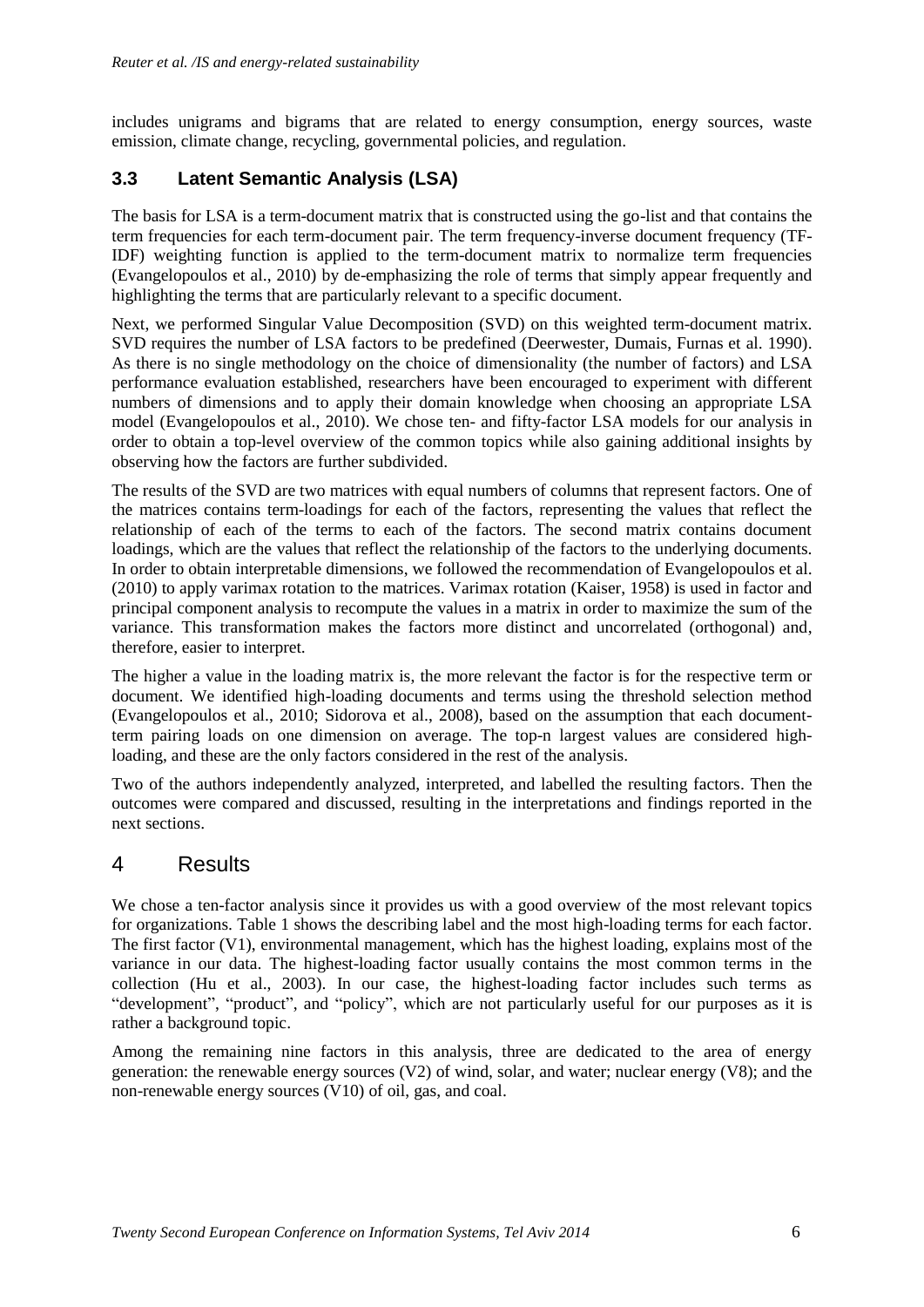Awarding (V3), which is related to prizes and innovations, emerges as another factor in this part of the analysis, as does emission and climate impact (V4), which is one of the most widely discussed topics in the context of energy generation and consumption. Energy network (V5) refers to the transmission of generated energy through the energy grid, while V6 focuses on data, particularly data about consumption, emission, performance indicators, and measurements. V7 is concerned with waste management, enriched with the notion of recycling, as in the context of energy, waste management can refer to energy that is generated from waste. Finally, V9 covers specific terminology related to the costs of, demand for, and trade of energy.

| Factor         | <b>Factor label</b>                | <b>Examples of high-loading terms</b>                                                                                  |  |
|----------------|------------------------------------|------------------------------------------------------------------------------------------------------------------------|--|
| V <sub>1</sub> | Environmental<br>management        | development, product, policy, supplier, innovation, environmental,<br>activity, performance, technology, green         |  |
| V <sub>2</sub> | Renewable energy<br>generation     | wind, solar, wind farm, power, renewable, renewable energy, capacity,<br>wind energy, wind power, plant, hydroelectric |  |
| V <sub>3</sub> | Awarding                           | award, prize, awarded, green, ministry, contribution, innovation                                                       |  |
| V4             | Emission and<br>climate impact     | emission, carbon, climate, ghg, climate change, tonne, gas, green,<br>change, greenhouse                               |  |
| V <sub>5</sub> | Energy network                     | solar, electric, grid, power, electricity, transmission, network, vehicle,<br>smart, consumption                       |  |
| V <sub>6</sub> | Data                               | indicator, data, indirect, performance, consumption, water, emission,<br>direct, supplier, energy consumption          |  |
| V <sub>7</sub> | Waste management                   | waste, water, recycling, plant, ton, product, recycled, hazardous,<br>production, tonne                                |  |
| V8             | Nuclear power<br>generation        | nuclear, power, plant, power plant, coal, nuclear power, electric,<br>electricity, generation, electric power          |  |
| V <sub>9</sub> | Energy economics                   | price, loss, cost, electricity, trading, increase, transmission, demand,<br>change, increased                          |  |
| V10            | Non-renewable<br>energy generation | oil, gas, natural gas, coal, production, natural, fuel, oil gas, exploration                                           |  |

#### *Table 1 Results of ten-factor LSA*

Figure 1 shows the comparative population of the factors in the collection by providing the ratio between the number of high-loading documents for each of the factors and the total number of documents. In other words, the higher the number of documents that are concerned with a topic, the higher the percentage of the corresponding factor is. Thus, we can judge the popularity of an identified topic.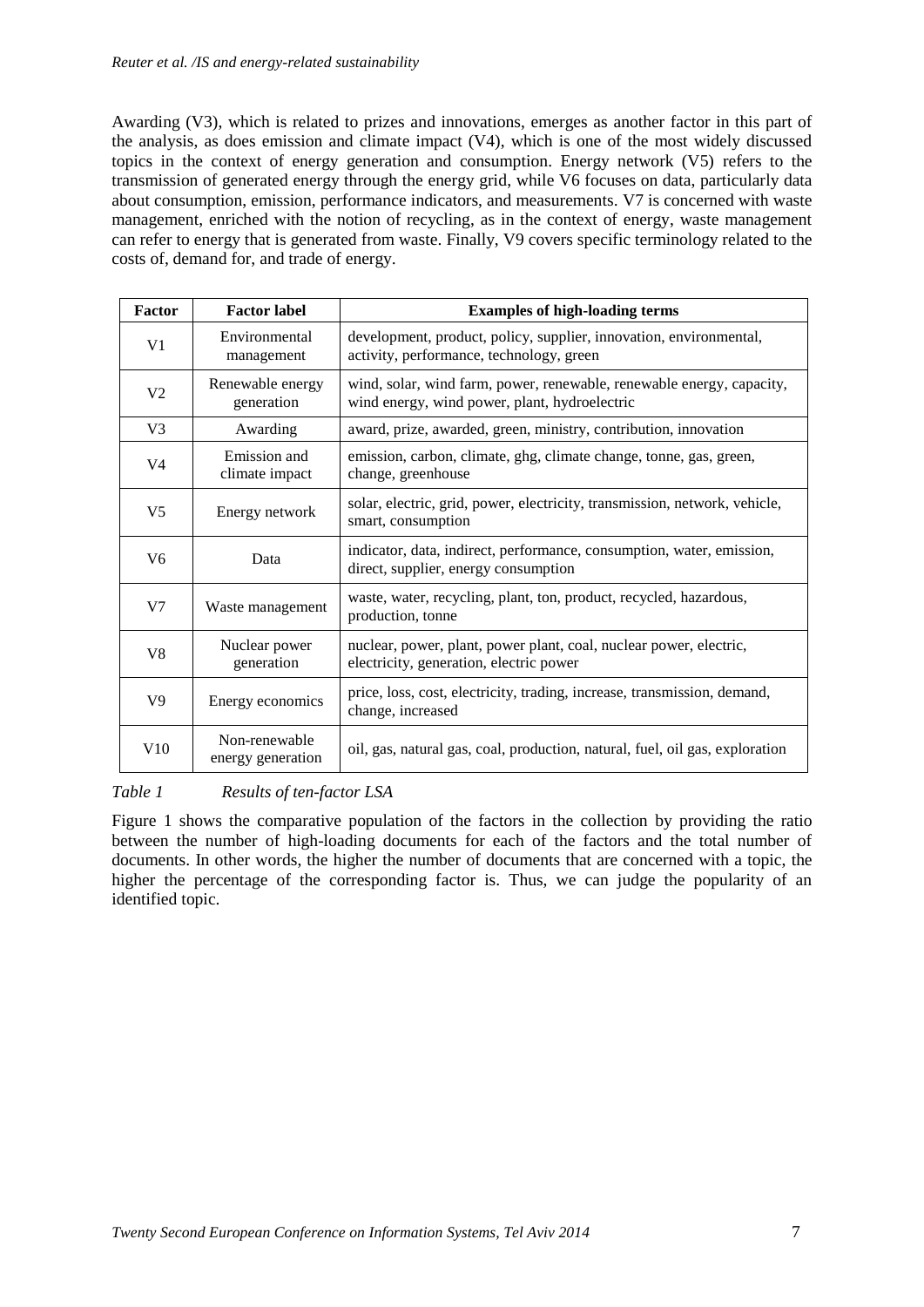

*Figure 1. Semantic space structure<sup>2</sup> .*

As the selection of the optimal number of LSA dimensions is still an unresolved methodological issue, it has been recommended that researchers also provide models with alternative dimensionality (Evangelopoulos et al., 2010). Consequently, we conducted a fifty-factor analysis in order to gain deeper insights into the most frequently discussed topics in the sustainability reports. In a fifty-factor analysis the factors in the ten-factor analysis are divided into more specific factors and combinations of terms that were not prominent in the ten-factor analysis occur, allowing us to examine a more detailed calibration of the energy-related factors. Because of space limitations, we do not report on all findings from the fifty-factor analysis but present only those findings that are particularly relevant.

Examples of factors in the ten-factor analysis that are divided into more specific factors in the fiftyfactor analysis are the energy sources, where renewable (V2) and non-renewable energy sources (V10) are subdivided into the separate factors for solar energy (high-loading terms: solar panel, sun), wind energy (wind farm, offshore, turbine, capacity), oil and gas (exploration, refinery, petroleum), coal (coal), and natural gas (gas, natural gas, pipeline, distribution). Five topics in particularly emerged in the fifty-factor analysis: (1) energy grid, which is described with terms like transmission, electricity, and distribution; (2) energy saving, with a focus on lighting and energy efficiency; (3) vehicles and the forms of vehicle power (e.g., fuel, hybrid, electric, diesel); (4) smart technology, described by smart grid, meter, technology, and ICT; and (5) performance indicators, which are specified by GRI indicator, key performance, environmental, and social.

## 5 Discussion

-

Our analysis reveals ten energy-related topics that are often reported by organizations. Next, we identify issues that might occur in the context of these energy-related topics and then make assumptions about possible affordances that could be enabled by information systems in the context of energy-related environmental sustainability to solve these issues.

Our resulting factors reveal a distinction between external and internal topics, so we structure our discussion based on an external, holistic view and an internal view. The external, holistic group is concerned with the generation, transmission, and distribution of energy and consists of the factors of renewable energy generation (V2), energy network (V5), nuclear power (V8), energy economics

 $222$  percent of the documents do not belong to any of the factors and are not shown in Figure 1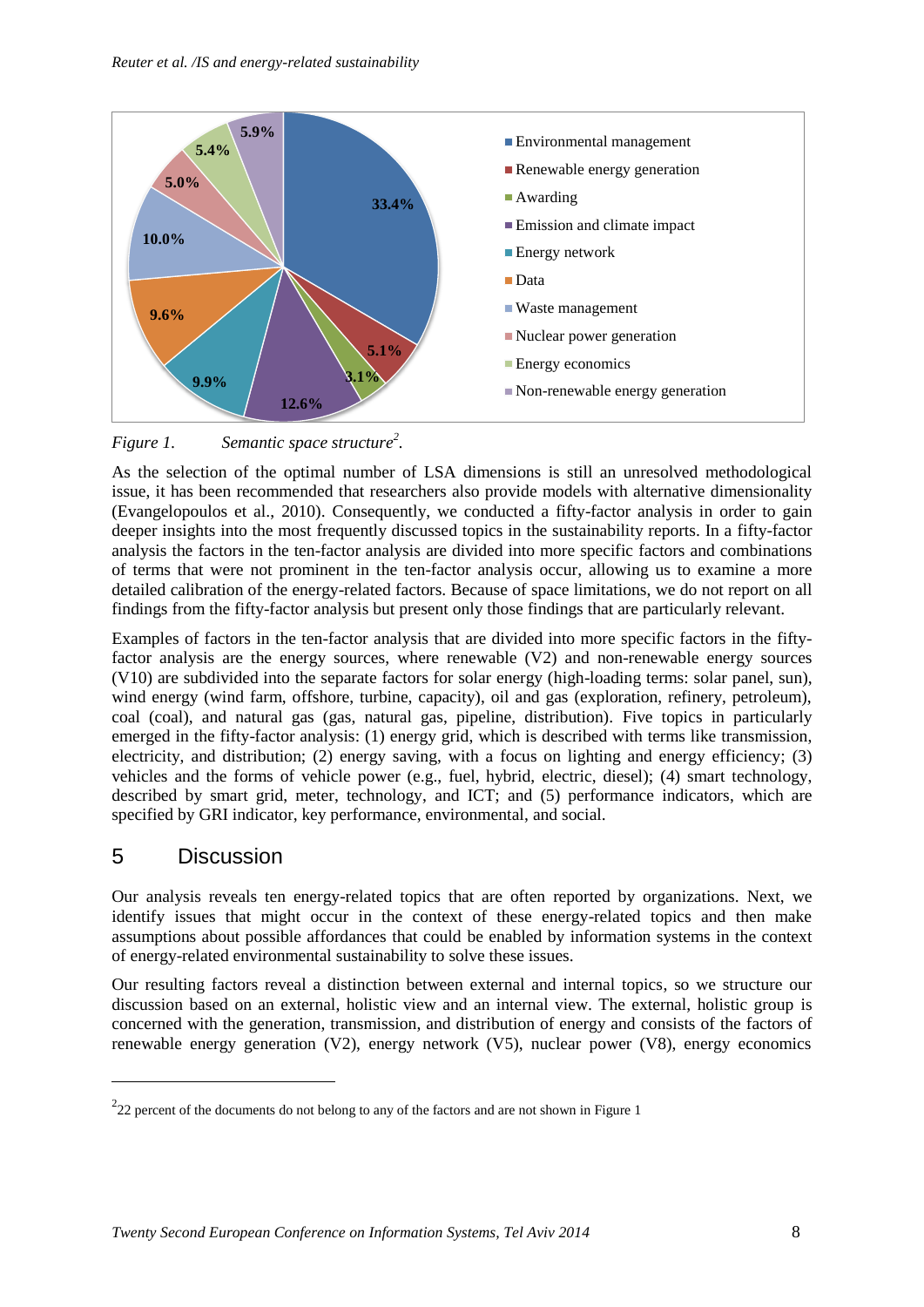(V9), and non-renewable energy generation (V10). The internal factors consist of environmental management (V1), awarding (V3), emission and climate impact (V4), data (V6), and waste management (V7).

Our results show that companies' environmental sustainability reports have a strong emphasis on energy generation, as organizations report on topics related to both renewable energy (V2) and nonrenewable energy generation (V10). These various sources of energy generation imply several issues. In particular, because of renewable resources' weather dependency, price fluctuations (Feuerriegel et al., 2012; Mattern et al., 2010) and supply fluctuations occur (Mattern et al., 2010). The issue of price fluctuation is reflected by the factor of energy economics (V9), which includes high-loading terms like price, loss, and trading.

Renewable energy has changed the design of the electrical power systems. Traditionally, large generation units were connected to the transmission networks that supplied the power to passive distribution networks, which delivered the power to customers whose demand tended to be passive and uncontrollable (Bayod-Rújula, 2009). In newer electrical power systems, energy is produced by smaller units (e.g., renewable energy sources) that are often located geographically close to the end consumer (Bayod-Rújula, 2009). Consequently, the focus has shifted to the distribution networks. However, information technology is needed in order to create connectivity among the many actors in such distribution networks (Bayod-Rújula, 2009). Furthermore, renewable energy sources require advanced control of the power system, which smart grids can provide (Potter et al., 2009). However, adequate information systems are needed to manage the power system (Mattern et al., 2010). Our analysis of the sustainability reports also shows that the organizations discuss the topic of transmission networks and smart grids, as they are reflected in the energy network factor (V5). Therefore, in order to cope with the challenges of renewable energy generation, supply and demand have to be balanced with consideration of the energy price. Consequently we define the first affordance of information systems for environmental sustainability as:

*Affordance 1: Balancing of supply and demand with consideration of the energy price.*

The energy informatics framework (Watson et al., 2010) describes such an information system, but our results show that the framework should be extended to include the various ways to generate energy. Because of the weather-dependent fluctuations in the energy supplied by renewable energies, the information systems should address fluctuations in demand and supply. Therefore, information systems must be able to predict the supply based on the expected weather conditions. The framework should also be extended to include the financial part, as renewable energy sources' supply volatility leads to price fluctuations and uncertainty (Feuerriegel et al., 2012). Therefore, information systems should enable demand-side management that shifts electricity use based on the optimal price for electricity (Feuerriegel et al., 2012), such as smart metering technology, which can adjust demand on the individual level. Our fifty-factor analysis reveals that organizations are concerned with smart technology, which includes smart grids, technology, and ICT, an area in which IS can play an important role. As sensitized objects, smart meters are already part of the energy informatics framework (Watson et al., 2010).

Our analysis also shows topics that are not covered by the energy informatics framework, as they are related to a more internal perspective of the organization. This internal view can be separated into two parts, a data-driven part and an activity-driven part. In addition to data (V6), awarding (V3) and emissions and climate impact (V4) also focus on data. Data related to these factors should be gathered, preferably in an automatic way, in order to work on sustainability issues (Kerschbaum et al., 2011), and the relevant information should be shared with appropriate stakeholders. Consequently, we define the second affordance of information systems for environmental sustainability as:

#### *Affordance 2: Capturing, reporting, and sharing of energy-related data.*

In order to support organizations in these activities, information systems are needed that can facilitate the capture and reporting of energy-related data, including whether data that should be shared between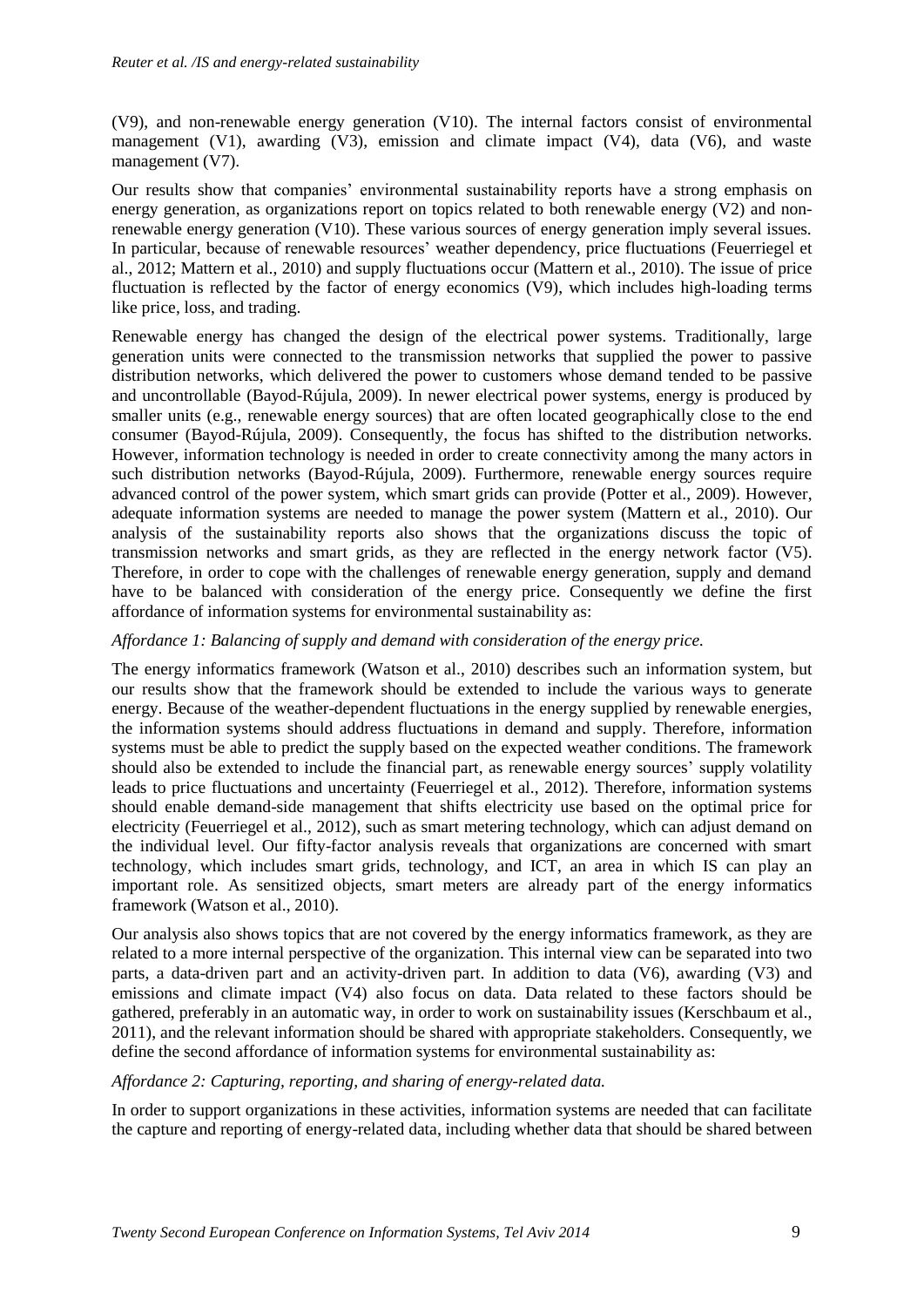organizations. For instance, Kerschbaum et al. (2011) develop a solution that provides confidential data-sharing for sustainability benchmarking that could be used for awarding as well.

Emissions and climate impact (V4) is not only related to the reporting of emission data but also to the activity-driven part of reducing emissions. The fifty-factor analysis also shows an interest in energysaving activities. Energy-saving is related to emission reduction, as less energy consumption reduces the corresponding emissions, but companies are also interested in finding ways to reduce emissions beyond energy savings, such as through the use of renewable energies. Consequently, we need information systems that enable energy savings and emission reduction, so we define the third affordance of information systems for environmental sustainability as:

#### *Affordance 3: Reducing energy consumption and emissions.*

Several studies have focused on information systems that help to reduce energy consumption and emissions, such as a tool to improve the energy consumption of private households. Loock et al. (2012) examine the influence of a reference frame and population density on the effectiveness of social normative feedback on electricity consumption, while other authors examine the effects of user identity and sanctions in online communities on real-word behavior (Baeriswyl et al., 2011), the role of goal-setting (Loock et al., 2013), and the potential of virtual communication to replace travel (Seidel et al., 2013; Ijab et al., 2012).

Another action-related factor is waste management (V7). We interpret this factor as energy-related because waste can be a source of energy. However, the main focus of waste management remains the reduction of waste, and information systems should enable sustainable waste management. Possible solutions are information systems that enable separation of waste through sensor-based sorting (Erdmann and Hilty, 2010) and information systems that provide detailed information for electronic devices that support the recycling process (Thoroe et al., 2011). Therefore, we define the fourth affordance of information systems for environmental sustainability as:

#### *Affordance 4: Sustainable waste management*.

Finally, we address the application of one of the factors from the fifty-factor model: vehicles and their various forms of power (e.g., fuel, hybrid, diesel, electric). The switch from vehicles powered by conventional or diesel fuel to electric vehicles may reduce the emissions from traveling and commuting. The increased use of electric vehicles may also be a way to balance supply and demand because electric vehicles can act as storage devices (Wagner et al., 2013; Mattern et al., 2010). In order to perform this function, electric vehicles must be connected to the power grid and their charging must be aggregated and coordinated (Wagner et al., 2013). The charging behavior of electric vehicles needs to be adjusted to the supply and demand situations and their users' requirements (Wagner et al., 2013). Consequently, we define the fifth affordance of information systems for environmental sustainability as:

#### *Affordance 5: Coordination of the flexible charging of electric vehicles.*

As in affordance 1, the energy informatics framework (Watson et al., 2010) can serve as an implementation framework (Wagner et al., 2013). However, the required information systems remain to be defined in detail.

These five affordances support energy management through information system in practice and set a foundation for further research in the important field of energy informatics. Table 2 provides an overview of these affordances and their related factors.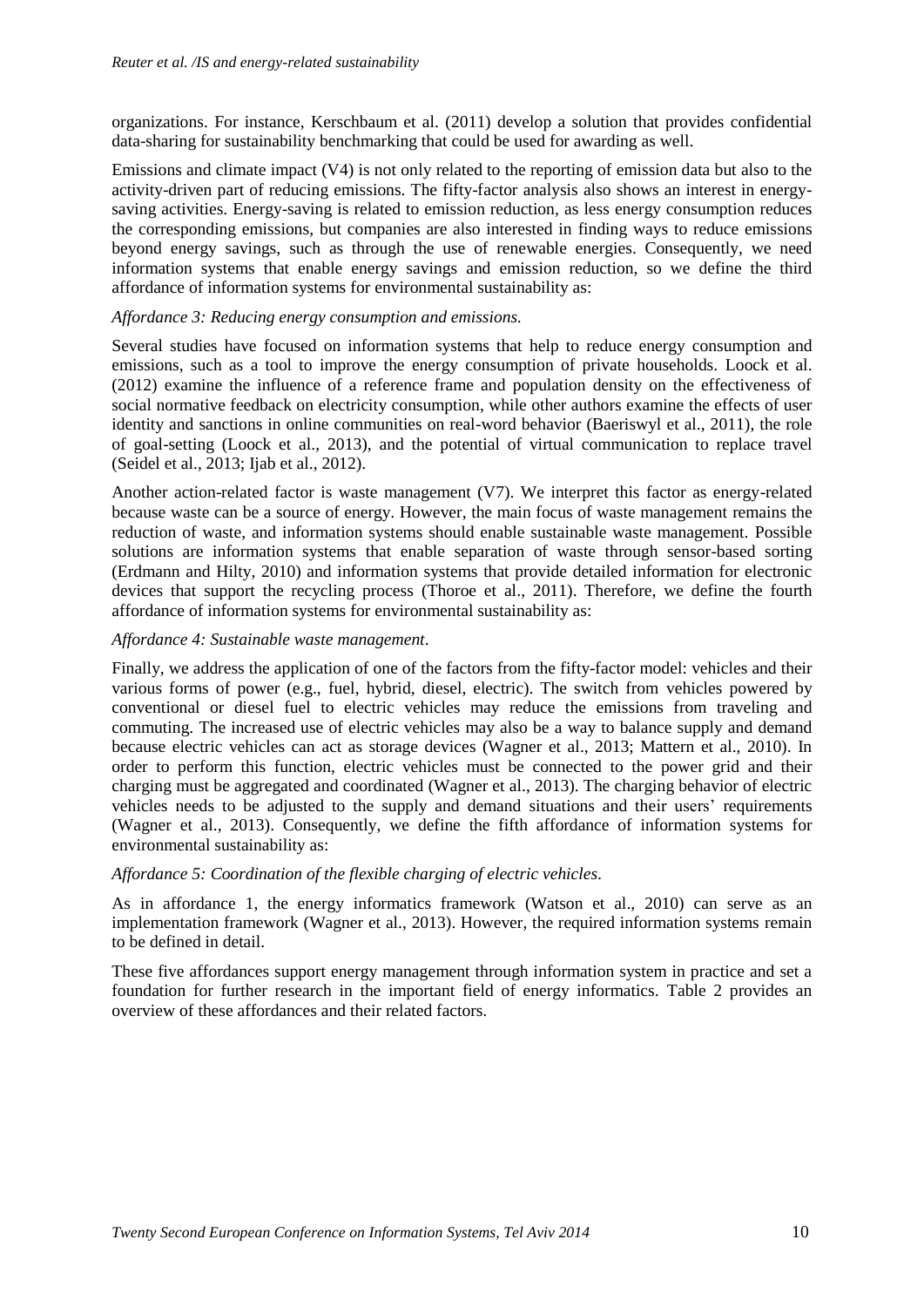| No.                         | <b>Affordance</b>                                                           | <b>Related factors</b>                                                                                                           |
|-----------------------------|-----------------------------------------------------------------------------|----------------------------------------------------------------------------------------------------------------------------------|
|                             | Balancing of supply and<br>demand with consideration<br>of the energy price | Renewable energy generation $(V2)$ , non-<br>renewable energy generation (V10),<br>energy economics (V9), energy network<br>(V5) |
| $\mathcal{D}_{\mathcal{L}}$ | Capturing, reporting, and<br>sharing of energy-related<br>data              | Awarding (V3), emission and climate<br>impact $(V4)$ , data $(V6)$                                                               |
| $\mathcal{E}$               | Reducing energy<br>consumption and emissions                                | Emission and climate impact (V4)                                                                                                 |
| $\overline{4}$              | Sustainable waste<br>management                                             | Waste management (V7)                                                                                                            |
| 5                           | Coordination of flexible<br>charging of electric vehicles                   | Vehicles (fifty-factor analysis)                                                                                                 |

*Table 2 Identified affordances and related factors*

## 6 Conclusion

#### **6.1 Implications**

Environmental sustainability and energy consumption in particular are important topics for today's companies. Our research examines the energy-related areas on which organizations worldwide are reporting in their sustainability reports. Adopting the LSA technique for this purpose, we identify five possible affordances of information systems for environmental sustainability. Through enabling these affordances, information system can support organizations in their environmental sustainability efforts.

The results of our study showcase the topics on which organizations concentrate when reporting on energy and the areas in which information systems can play an important role in supporting organizations' energy-related activities. The five information systems affordances we propose and motivate are (1) balancing of supply and demand with consideration of the energy price; (2) capturing, reporting, and sharing of energy-related data; (3) reducing energy consumption and emissions; (4) sustainable waste management; and (5) coordination of flexible charging of electric vehicles.

Our research has several implications for practice and theory. To our best knowledge, this is the first study to provide such an overview of energy-related areas that are relevant for organizations based on organizations' sustainability reports. Organizations can use the results shown in table 1 to identify areas in which to engage, and based on the energy-related topics we identified, they can consider the use of information systems to cope with the challenges they face regarding energy-related sustainability.

Our results are also relevant for research. Based on the results of our analysis, we propose an extension of the energy informatics framework (Watson et al., 2010) to include various ways to generate energy in consideration of the energy price. In addition, we identify potential affordances of information systems in regard to energy-related sustainability in organizations. These affordances may guide further research in this field, provide grounds for discussion, and motivate further developments in the field of energy informatics. Researchers may also choose among the most prominent topics of energy-related environmental sustainability revealed in this study to study them in depth.

Finally, our study is one of the first studies in IS that employs LSA. In particular, to our best knowledge, it is the first study to use LSA to explore sustainability reports or, more generally, annual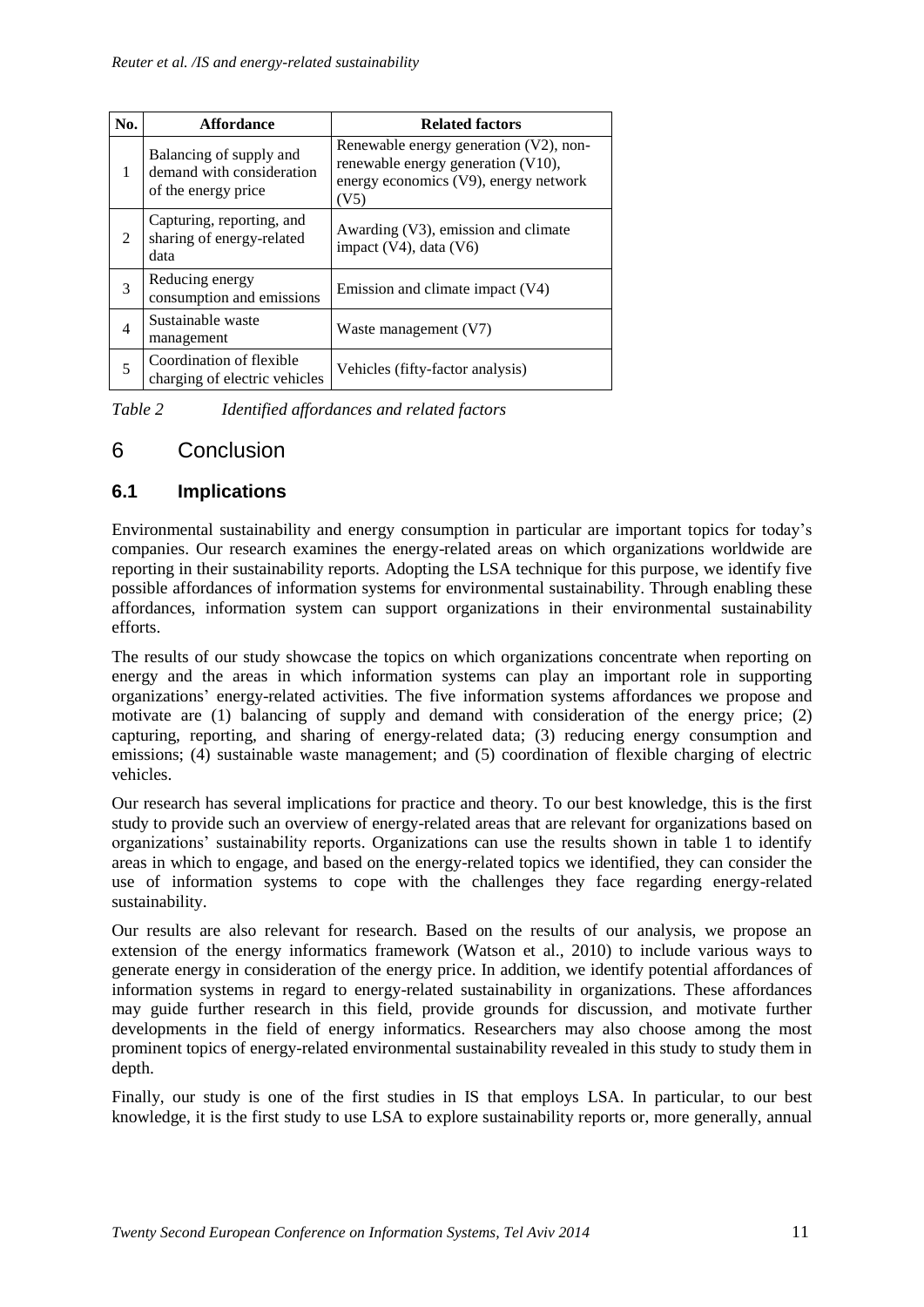reports published by organizations. We hope that our study will motivate other researchers to employ this method as well.

#### **6.2 Limitations and Future Work**

Our research has a few limitations. First, our data source, the collection of publicly available sustainability reports, are a means for organizations to publish their sustainability activities (Bradford et al., 2012), so they are also marketing instruments and might not present the complete reality. As a result, the vocabulary used in our study is inherited from the organizational rhetoric, which may not reflect the real-life situation well (Astley and Zammuto, 1992). Despite these limitations, we decided to use these sustainability reports because of the significant number of sustainability reports that are available from various industries worldwide and because they report on activities that may cast light on the issues that companies are already dealing with. This study may serve as an initial step in the extraction of factors in the context of energy informatics in organizations, so future research could verify and expand these factors through the use of other data sources.

A second limitation of this study is that the evaluation of the quality and interpretation of the LSA results is influenced by the researchers' bias. The results depend on the choice of the dimensionality for the latent semantic space and the go-list of terms used in the analysis, which is determined by the researchers. We worked to overcome this issue by having the LSA results evaluated independently by two researchers. Despite this limitation, we contend that LSA—and topic modelling in general—is a valid and efficient approach to exploratory analysis in the presence of large volumes of data, and it can provide valuable insights and summarize unstructured textual data. Further analyses and application of other algorithms may provide different results. For example, in future analyses the seeded LDA approach (Jagarlamudi et al., 2012) may be applied instead of LSA, as this algorithm directs the focus of the analysis in a more natural way than a go-list restriction does through incorporation of the "seed words" a user provides (Jagarlamudi et al., 2012).

Third, the identification of required affordances based on the identified topics is not based on empirical evidence but on issues reported in the literature on the identified topics. Thus, only the use context—an organization interested in energy-related environmental sustainability—is defined and not the IT. This is a new approach to employing the concept of affordances. Future research might use our results and evaluate empirically whether these affordances occur and whether they have the intended effects. Future research may also use the identified affordances to design the corresponding information systems.

### References

- Astley, W., Zammuto, R. (1992) Organization science, managers, and language games. Organization Science. 3(4), 443–460.
- Baeriswyl, M.C., Staake, T.R., Loock, C.-M.L. (2011) The effects of user identity and sanctions in online communities on real-world behavior. In Proceedings of the Thirty Second International Conference on Information Systems, Shanghai, China.
- Bayod-Rújula, A.A. (2009) Future development of the electricity systems with distributed generation. Energy. 34, 377–383.
- Berry, M.W., Dumais, S.T., O'Brien, G.W. (1995) Using Linear Algebra for Intelligent Information Retrieval. SIAM Review. 37(4), 573–595.
- Bradford, M., Earp, J.B., Williams, P. (2012) Sustainability: An Analysis of Organizational Reporting and Implications for ERP systems. In Proceedings of the Southern Association for Information Systems Conference, Atlanta, GA, USA. pp. 30–35.
- Brandt, T., Bodenstein, C. (2012) Evaluating Scheduling Methods for Energy Cost Reduction in an Heterogeneous data center environment. In Proceedings of the Twentieth European Conference on Information Systems.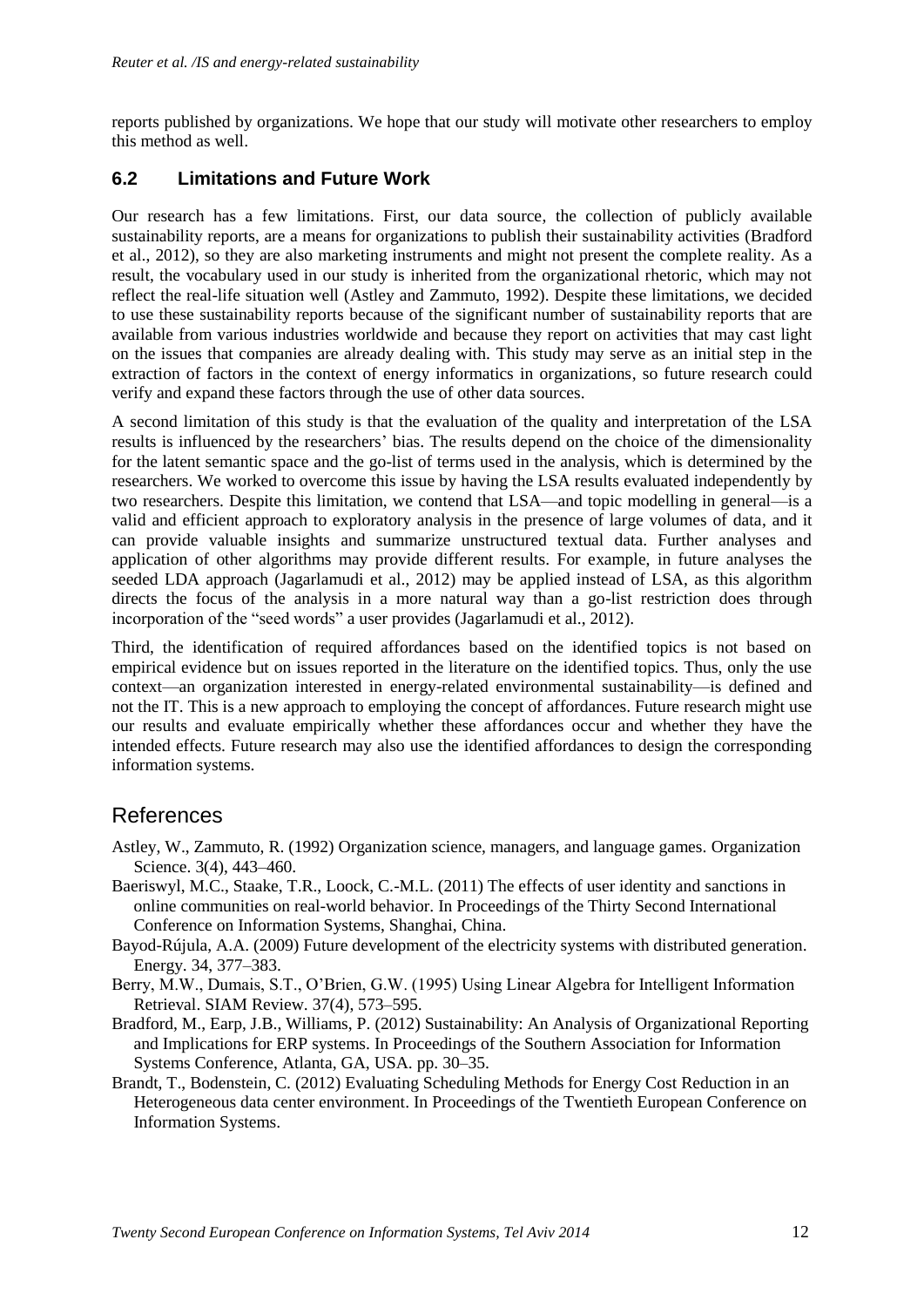- Califf, C., Lin, X., Sarker, S. (2012) Understanding energy informatics: A Gestalt-fit perspective. In Proceedings of the Eighteenth Americas Conference on Information Systems, Seattle, Washington, USA.
- Deerwester, S., Dumais, S.T., Furnas, G.W., Landauer, T.K., Harshman, R. (1990) Indexing by latent semantic analysis. Journal of the American Society for Information Science. 41(6), 391–407.
- DeSanctis, G., Poole, M. (1994) Capturing the complexity in advanced technology use: Adaptive structuration theory. Organization Science. (2), 121–148.
- Dumais, S.T., Furnas, G.W., Landauer, T.K., Deerwester, S., Harshman, R. (1988) Using latent semantic analysis to improve access to textual information. In Proceedings of the SIGCHI conference on Human factors in computing systems - CHI' 88. New York, New York, USA: ACM Press, pp. 281–285.
- Elliot, S. (2011) Transdisciplinary perspectives on environmental sustainability: a resource base and framework for IT-enabled business transformation. MIS Quarterly. 35(1), 197–236.
- Erdmann, L., Hilty, L.M. (2010) Scenario Analysis Exploring the Macroeconomic Impacts of Information and Communication Technologies on Greenhouse Gas Emissions. Journal of Industrial Ecology. 14(5), 826–843.
- Evangelopoulos, N., Visinescu, L. (2012) Text-mining the voice of the people. Communications of the ACM. 55(2), 62–69.
- Evangelopoulos, N., Zhang, X., Prybutok, V.R. (2010) Latent Semantic Analysis: five methodological recommendations. European Journal of Information Systems. 21(1), 70–86.
- Feuerriegel, S., Strüker, J., Neumann, D. (2012) Reducing Price Uncertainty through Demand Side Management. In Proceedings of the Thirty Third International Conference on Information Systems, Orlando, USA. pp. 1–20.
- Gibson, J.J. (1986) The Theory of Affordances. In The Ecological Approach to Visual Perception. pp. 127–143.
- Goodland, R. (1995) The concept of environmental sustainability. Annual Review of Ecology and Systematics. 26, 1–24.
- Graml, T., Loock, C., Baeriswyl, M., Staake, T. (2011) Improving residential energy consumption at large using persuasive systems. In Proceedings of the Nineteenth European Conference on Information Systems. pp. 1–15.
- GRI (2013a) GRI: Application Level Check. [online]. Available from: https://www.globalreporting.org/reporting/report-services/application-levels/Pages/default.aspx [Accessed December 1, 2013].
- GRI (2013b) GRI: What is GRI. [online]. Available from: https://www.globalreporting.org/information/about-gri/what-is-GRI/Pages/default.aspx [Accessed December 1, 2013].
- Herbst, A., Simons, A., vom Brocke, J., Müller, O., Debortoli, S., Vakulenko, S. (2014) Identifying and Characterizing Current Topics in Enterprise Content Management: A Latent Semantic Analysis of Vendor Case Studies. In European Conference on Information Systems. Tel Aviv.
- Hoffert, M.I., Caldeira, K., Benford, G., Criswell, D.R., Green, C., Herzog, H., Jain, A.K., Kheshgi, H.S., Lackner, K.S., Lewis, J.S., Lightfoot, H.D., Manheimer, W., Mankins, J.C., Mauel, M.E., Perkins, L.J., Schlesinger, M.E., Volk, T., Wigley, T.M.L. (2002) Advanced technology paths to global climate stability: energy for a greenhouse planet. Science (New York, N.Y.). 298(5595), 981–987.
- Hotho, A., Andreas, N., Paaß, G., Augustin, S. (2005) A Brief Survey of Text Mining. LDV Forum GLDV Journal for Computational Linguistics and Language Technology. 20(1), 1–37.
- Hu, X., Cai, Z., Franceschetti, D., Penumatsa, P., Graesser, A. (2003) LSA: The first dimension and dimensional weighting. In Proceedings of the 25th Meeting of the Cognitive Science Society. pp. 1 – 6.
- Ijab, M.T., Molla, A., Cooper, V. (2012) Green Information Systems ( Green IS ) Practice in Organisation: Tracing its Emergence and Recurrent Use. In Proceedings of the Eighteenth Americas Conference on Information Systems, Seattle, Washington, USA. pp. 1–12.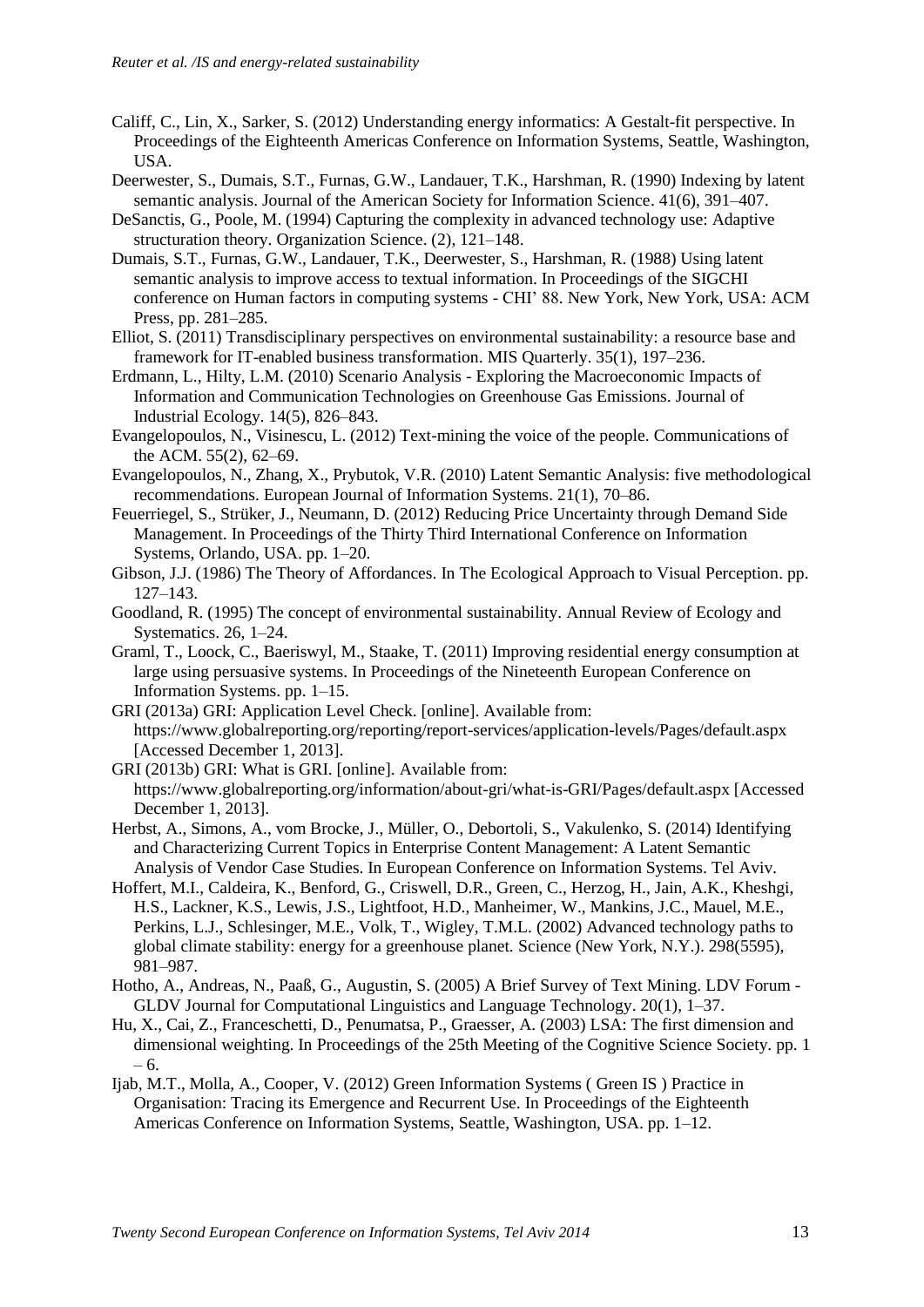- Jagarlamudi, J., Daume, H., Udupa, R. (2012) Incorporating Lexical Priors into Topic Models. Proceedings of the Thirteenth Conference of the European Chapter of the Association for Computational Linguistics, 204–213.
- Jivani, A.G. (2011) A Comparative Study of Stemming Algorithms. International Journal of Computer Technology and Applications. 2(6), 1930–1938.
- Kaiser, H.F. (1958) The varimax criterion for analytic rotation in factor analysis. Psychometrika. 23(3), 187–200.
- Kerschbaum, F., Strüker, J., Koslowski, T. (2011) Confidential Information-Sharing for Automated Sustainability Benchmarks. In Proceedings of the Thirty Second International Conference on Information Systems, Shanghai, China. pp. 1–17.
- Kossahl, J., Busse, S., Kolbe, L.M. (2012) The Evolvement of Energy Informatics in the Information Systems Community - A Literature Analysis and Research Agenda. In Proceedings of the Twentieth European Conference on Information Systems.
- Landauer, T.K., Foltz, P.W., Laham, D. (1998) An introduction to latent semantic analysis. Discourse Processes. 25(2-3), 259–284.
- Landauer, T.K., Laham, D., Derr, M. (2004) From paragraph to graph: latent semantic analysis for information visualization. Proceedings of the National Academy of Sciences of the United States of America. 101 Suppl, 5214–5219.
- Landis, J.R., Koch, G.G. (1977) The measurement of observer agreement for categorical data. Biometrics. 33(1), 159–74.
- Larsen, K.R., Monarchi, D.E., Hovorka, D.S., Bailey, C.N. (2008) Analyzing unstructured text data: Using latent categorization to identify intellectual communities in information systems. Decision Support Systems. 45(4), 884–896.
- Leonardi, P. (2011) When flexible routines meet flexible technologies: Affordance, constraint, and the imbrication of human and material agencies. MIS Quarterly. 35(1), 147–167.
- Loock, C.-M., Staake, T., Landwehr, J. (2011) Green IS Design and Energy Conservation: An Empirical Investigation of Social Normative Feedback. In Proceedings of the Thirty Second International Conference on Information Systems, Shanghai, China. pp. 1–15.
- Loock, C.-M., Staake, T., Thiesse, F. (2013) Motivating Energy-Efficient Behaviour with Green IS: An Investigationof Goal Seeting and the Role of Defaults. MIS Quarterly. 37(4), 1313–1332.
- Markus, M., Silver, M. (2008) A foundation for the study of IT effects: A new look at DeSanctis and Poole's concepts of structural features and spirit. Journal of the Association for Information Systems. 9(10), 609–632.
- Mattern, F., Staake, T., Weiss, M. (2010) ICT for green: how computers can help us to conserve energy. In Proceedings of the 1st International Conference on Energy-Efficient Computing and Networking. pp. 1–10.
- Melville, N. (2010) Information systems innovation for environmental sustainability. MIS Quarterly. 34(1), 1–21.
- Molla, A., Cooper, V.A., Pittayachawan, S. (2009) IT and Eco-sustainability: Developing and Validating a Green IT Readiness Model. In Proceedings of the Thirtieth International Conference on Information Systems, Phoenix, USA. pp. 1–17.
- Müller, O., Schmiedel, T., Gorbacheva, E., vom Brocke, J. Toward a Typology of Business Process Management Professionals: Identifying Patterns of Competences through Latent Semantic Analysis. Enterprise Information Systems.
- Nakov, P. (2000) Latent semantic analysis of textual data. Proceedings of CompSysTech, 3–5.
- Niesten, E. (2010) Network investments and the integration of distributed generation: Regulatory recommendations for the Dutch electricity industry. Energy Policy. 38(8), 4355–4362.
- Norman, D.A. (1999) Affordance, conventions, and design. interactions. may + june, 38–42.
- Porter, M.F. (1980) An algorithm for suffix stripping. Program: electronic library and information systems. 14(3), 130–137.
- Potter, C.W., Archambault, A., Westrick, K. (2009) Building a smarter smart grid through better renewable energy information. In IEEE Power Systems Conference and Exposition. Ieee, pp. 1–5.